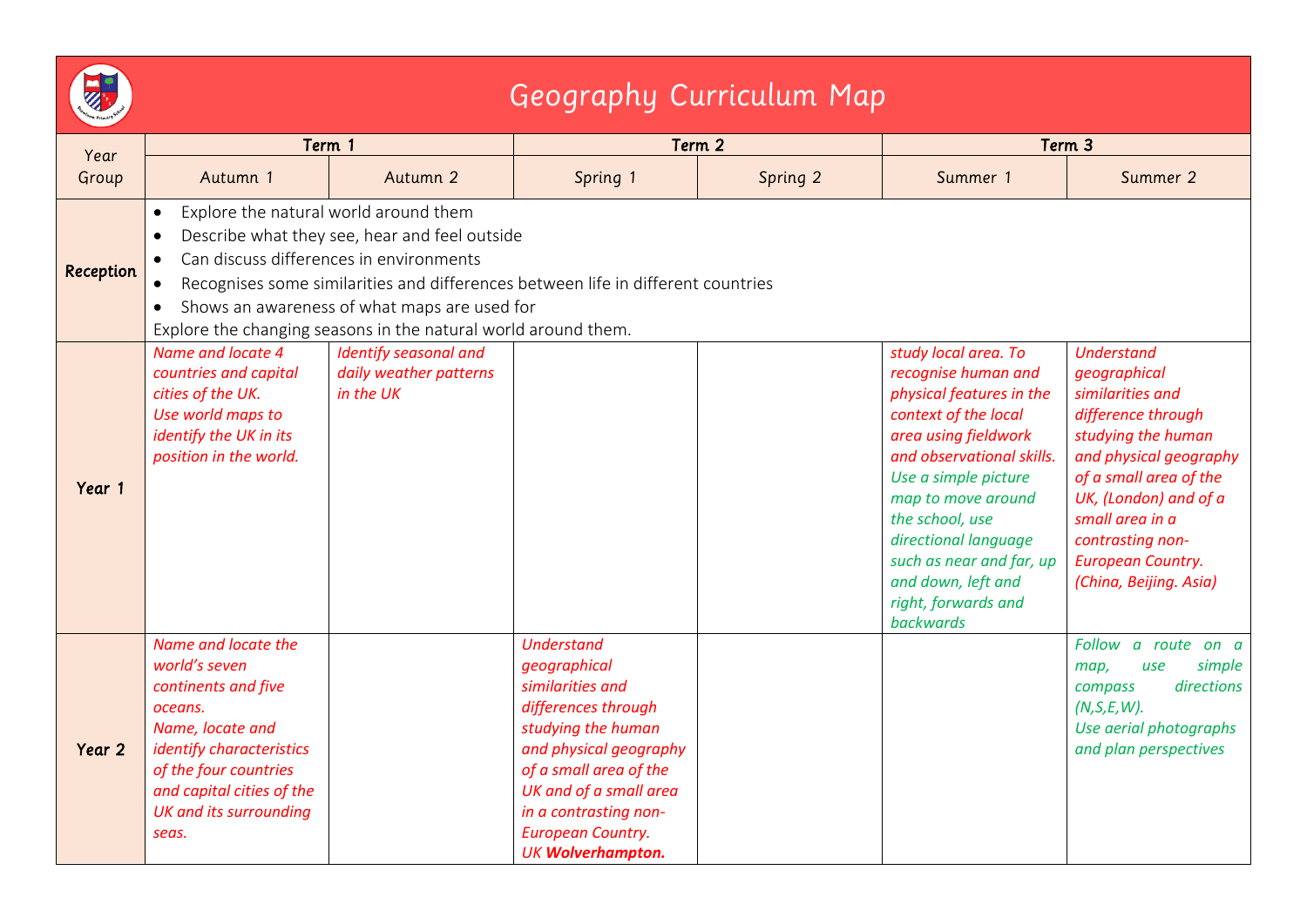|        |                                                                                                                                                                                                                                                                                                                                                                                                                                                                                                                                                                                                                | <b>Australian town</b><br>Identify daily weather<br>patterns in the UK. Use<br>world maps to identify<br>the UK in its position in<br>the world. Locate on a<br>globe and world map<br>the hot and cold areas<br>of the world including<br>the Equator, the North<br>and South Pole. |                                                                                                                                                                                                                                                                                                     |                                                                                                                                               |  |
|--------|----------------------------------------------------------------------------------------------------------------------------------------------------------------------------------------------------------------------------------------------------------------------------------------------------------------------------------------------------------------------------------------------------------------------------------------------------------------------------------------------------------------------------------------------------------------------------------------------------------------|--------------------------------------------------------------------------------------------------------------------------------------------------------------------------------------------------------------------------------------------------------------------------------------|-----------------------------------------------------------------------------------------------------------------------------------------------------------------------------------------------------------------------------------------------------------------------------------------------------|-----------------------------------------------------------------------------------------------------------------------------------------------|--|
| Year 3 | Locate the world's<br>countries (using maps,<br>atlases globes or<br>digital/computer<br>mapping), using maps<br>to focus on Europe and<br>location of Russia<br>(including their capital<br>cities).<br>Introduce the counties<br>of the UK.<br>Identify the significance<br>of latitude, longitude,<br>the equator, tropics of<br><b>Cancer and Capricorn.</b><br>Case study: To be able<br>to compared a city in<br>the UK and Russia.<br>Focusing on human and<br>physical characteristics,<br>topographical features<br>and land use patterns,<br>considering how these<br>may have changed over<br>time. |                                                                                                                                                                                                                                                                                      | <b>Human Geography</b><br>Types of settlement and<br>land use.<br>Use a 4 figure compass<br>and letter/number<br>coordinates to identify<br>features on a map.<br><b>Making maps</b><br>Create a simple scale<br>drawing. Use standard<br>symbols and the<br>understand the<br>importance of a key. | <b>Physical Geography</b><br>To describe and<br>understand key aspects<br>of physical geography<br>in context of volcanoes<br>and earthquakes |  |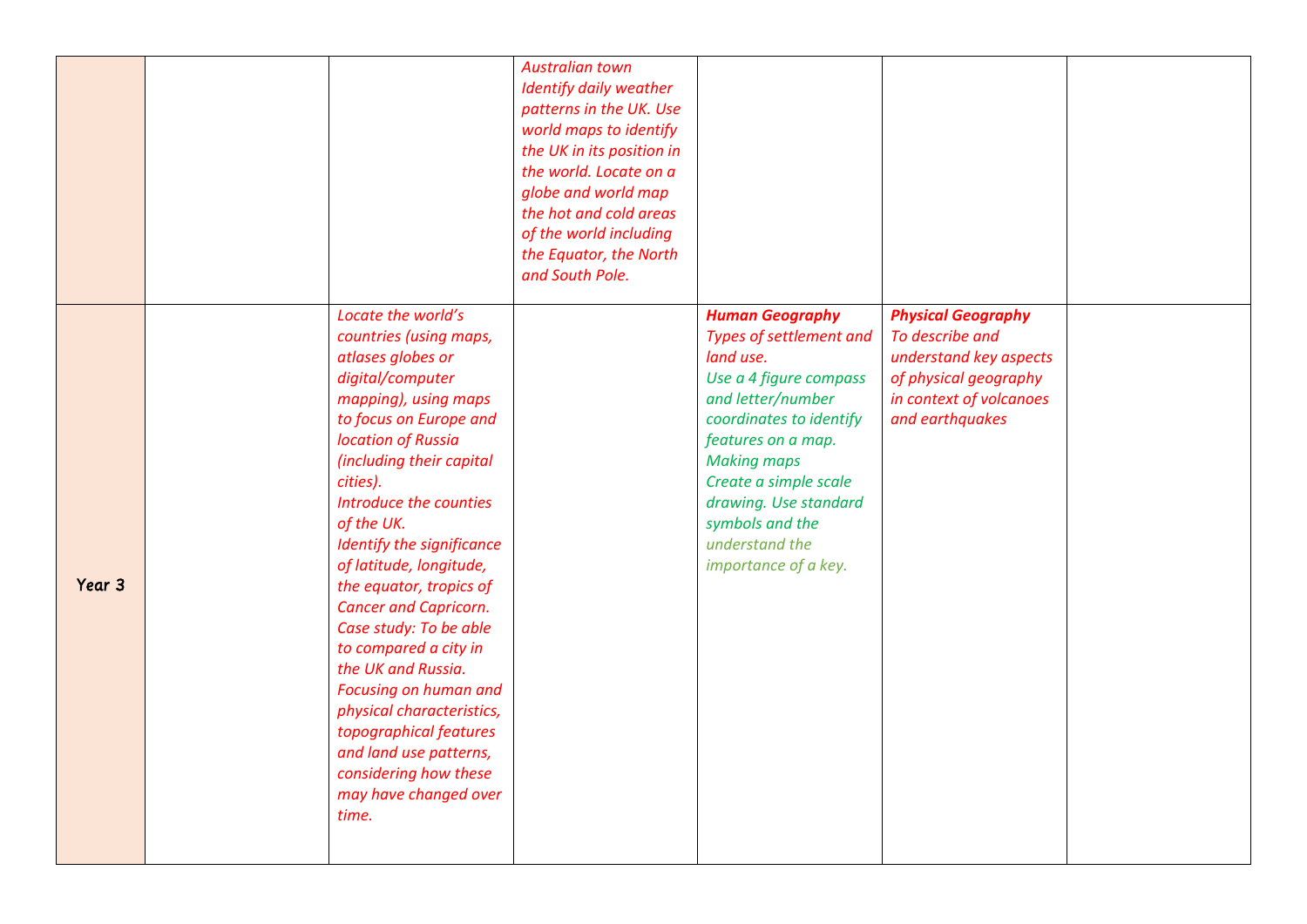| Year 4 | Locate the world's<br>countries (using maps,<br>atlases globes or<br>digital/computer<br>mapping) focusing on<br>Africa (including their<br>major cities).<br>Identify the position<br>and significance of<br>Prime/Greenwich<br>meridian and time<br>zones (including day<br>and night).<br><b>Physical Geography</b><br>Climate zones, biomes<br>and vegetation belts. |                                                                                                                                                                                         | <b>Human Geography</b><br>To be able to<br>understand the<br>distribution of natural<br>resources including<br>energy, food, minerals<br>and water<br>Begin to use an 8-point<br>compass and four figure<br>grid references to<br>identify features on a<br>map. |                                                                                                                                                                                                                                                                                                                                                                                                                                    | <b>Understand</b><br>geographical<br>similarities and<br>difference through<br>study of a region of the<br><b>UK (Bilston - Black</b><br>Country) in comparison<br>with an African city. |
|--------|--------------------------------------------------------------------------------------------------------------------------------------------------------------------------------------------------------------------------------------------------------------------------------------------------------------------------------------------------------------------------|-----------------------------------------------------------------------------------------------------------------------------------------------------------------------------------------|------------------------------------------------------------------------------------------------------------------------------------------------------------------------------------------------------------------------------------------------------------------|------------------------------------------------------------------------------------------------------------------------------------------------------------------------------------------------------------------------------------------------------------------------------------------------------------------------------------------------------------------------------------------------------------------------------------|------------------------------------------------------------------------------------------------------------------------------------------------------------------------------------------|
| Year 5 | <b>Physical Geography</b><br><b>Mountains (focused on</b><br>the UK)<br>To name and locate<br>countries and cities of<br>the UK, geographical<br>regions and their<br>identifying physical<br>characteristics in<br>contexts of mountain<br>ranges.                                                                                                                      | Use 8 point compasses,<br>begin to use 6 figure<br>grid references. Making<br>maps, draw or sketch<br>maps using symbols<br>and keys. Use and<br>recognise OS map<br>symbols regularly. |                                                                                                                                                                                                                                                                  | Locate the world's countries (using maps, atlases<br>globes or digital/computer mapping), using maps<br>to focus on South America (including major cities).<br>Case study comparing a city in the UK and South<br>America, focusing on human and physical<br>characteristics, topographical features and land<br>use patterns, considering how these may have<br>changed over time.<br>UK city____________<br><b>South America</b> |                                                                                                                                                                                          |
| Year 6 | <b>Physical Geography</b><br>To describe and<br>understand key aspects<br>of Rivers and the water<br>cycle                                                                                                                                                                                                                                                               | world's<br>the<br>Locate<br>countries (using maps,<br>globes<br>atlases<br>or<br>digital/computer<br>mapping), using maps<br>to focus on North and                                      |                                                                                                                                                                                                                                                                  |                                                                                                                                                                                                                                                                                                                                                                                                                                    | <b>Human Geography</b><br><b>Economic activity</b><br>including trade links.<br>Use 8 figure compass<br>and 6 figure grid<br>reference accurately.                                       |